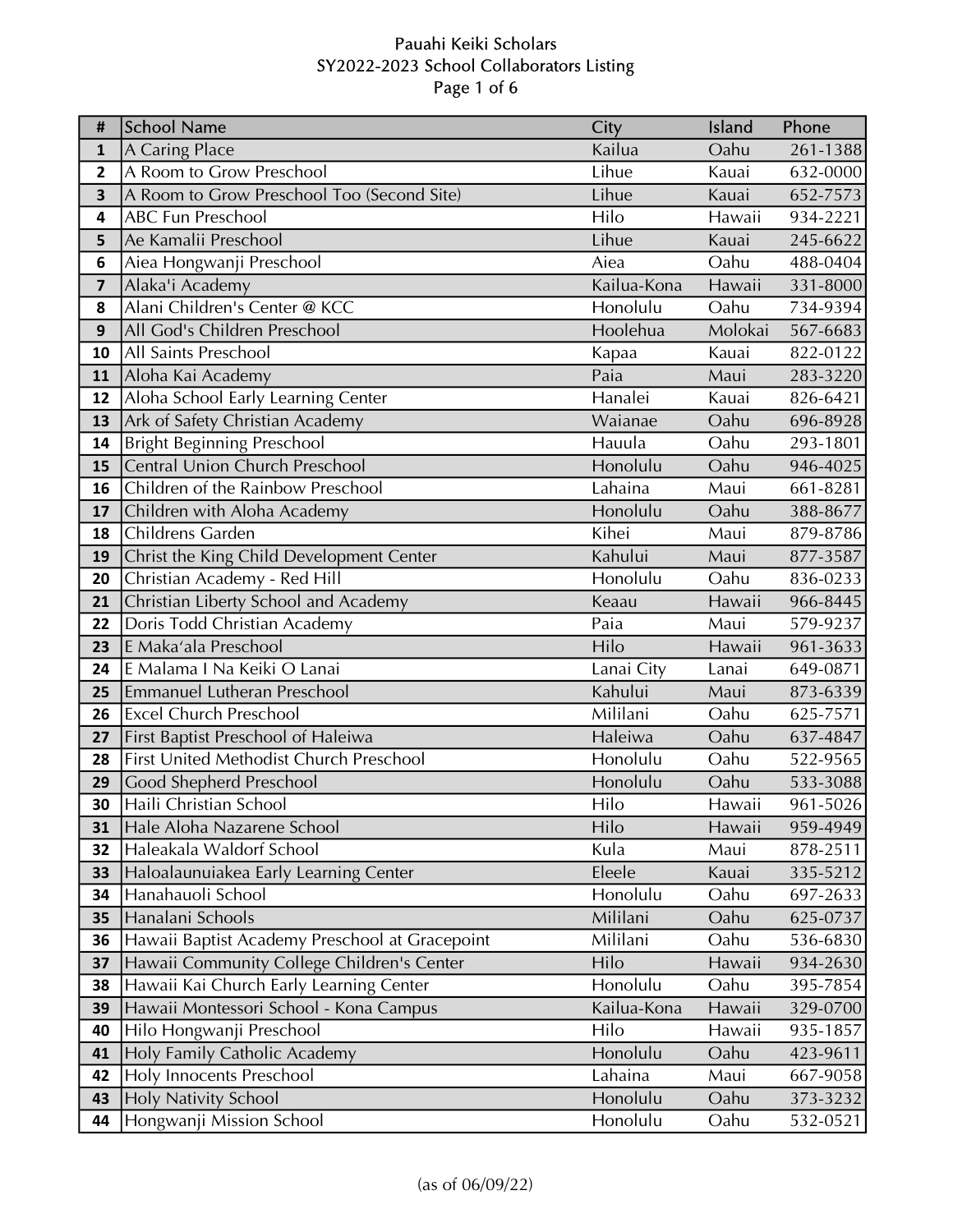# Pauahi Keiki Scholars SY2022-2023 School Collaborators Listing Page 2 of 6

| #  | School Name                        | City       | Island | Phone        |
|----|------------------------------------|------------|--------|--------------|
| 45 | Honolulu Waldorf School            | Honolulu   | Oahu   | 377-5471     |
| 46 | lao Preschool                      | Wailuku    | Maui   | 242-1995     |
| 47 | Imua Inclusion Preschool           | Kahului    | Maui   | 244-7467     |
| 48 | Iroquois Point Preschool           | Ewa Beach  | Oahu   | 499-1279     |
| 49 | <b>Island School</b>               | Lihue      | Kauai  | 246-0233     |
| 50 | Joyland Preschoool                 | Hilo       | Hawaii | $934 - 0610$ |
| 51 | JumpStart Preschool - Hilo         | Hilo       | Hawaii | 896-1419     |
| 52 | JumpStart Preschool - Honolulu     | Honolulu   | Oahu   | 896-1419     |
| 53 | Ka Hale O Na Keiki Preschool       | Honokaa    | Hawaii | 775-9870     |
| 54 | Kahili Adventist Preschool         | Kapaa      | Kauai  | 634-5422     |
| 55 | Kahului Baptist Preschool          | Kahului    | Maui   | 877-7243     |
| 56 | Kailua Baptist Preschool           | Kailua     | Oahu   | 262-6070     |
| 57 | Kailua Methodist Preschool         | Kailua     | Oahu   | 262-7674     |
| 58 | Kaimuki Christian School           | Honolulu   | Oahu   | 732-1781     |
| 59 | Kalihi Union Church Preschool      | Honolulu   | Oahu   | 841-7022     |
| 60 | Kamaaina Kids - Aikahi             | Kailua     | Oahu   | 254-5402     |
| 61 | Kamaaina Kids - Alewa Heights      | Honolulu   | Oahu   | 595-6634     |
| 62 | Kamaaina Kids - Calvary            | Kaneohe    | Oahu   | 235-4833     |
| 63 | Kamaaina Kids - Enchanted Lakes    | Kailua     | Oahu   | 263-5554     |
| 64 | Kamaaina Kids - Ewa                | Ewa Beach  | Oahu   | 681-1503     |
| 65 | Kamaaina Kids - Holy Trinity       | Honolulu   | Oahu   | 394-6055     |
| 66 | Kamaaina Kids - Honolulu           | Honolulu   | Oahu   | 599-2807     |
| 67 | Kamaaina Kids - Judd               | Honolulu   | Oahu   | 585-9552     |
| 68 | Kamaaina Kids - Kahului            | Kahului    | Maui   | 877-7256     |
| 69 | Kamaaina Kids - Kalaeloa           | Kapolei    | Oahu   | 682-8150     |
| 70 | Kamaaina Kids - Kaneohe            | Kaneohe    | Oahu   | 247-0718     |
| 71 | Kamaaina Kids - Lahaina            | Lahaina    | Maui   | 667-0422     |
| 72 | Kamaaina Kids - Maili              | Waianae    | Oahu   | 696-9460     |
| 73 | Kamaaina Kids - Makawao Preschool  | Makawao    | Maui   | 572-2919     |
| 74 | Kamaaina Kids - Maui Evangelical   | Kahului    | Maui   | 877-6604     |
| 75 | Kamaaina Kids - Mililani Tech Park | Mililani   | Oahu   | 623-1322     |
| 76 | Kamaaina Kids - Moanalua           | Honolulu   | Oahu   | 422-9491     |
| 77 | Kamaaina Kids - Pearl City         | Pearl City | Oahu   | 455-3330     |
| 78 | Kamaaina Kids - Piilani            | Kihei      | Maui   | 874-8844     |
| 79 | Kamaaina Kids - Saint Mark         | Honolulu   | Oahu   | 734-6112     |
| 80 | Kamaaina Kids - Saint Timothy      | Aiea       | Oahu   | 484-7830     |
| 81 | Kansha Preschool                   | Wailuku    | Maui   | 824-5437     |
| 82 | Kauai Christian Academy            | Kilauea    | Kauai  | 828-0047     |
| 83 | Kauai Independent Daycare Services | Kapaa      | Kauai  | 822-0262     |
| 84 | Kauai Montessori Project           | Lihue      | Kauai  | 245-7652     |
| 85 | Kawaiahao Church School            | Honolulu   | Oahu   | 585-0622     |
| 86 | <b>KCAA - Atherton Preschool</b>   | Kailua     | Oahu   | 261-8333     |
| 87 | KCAA - Kuapa Preschool             | Honolulu   | Oahu   | 395-7345     |
| 88 | KCAA - Mother Rice Preschool       | Honolulu   | Oahu   | 946-4072     |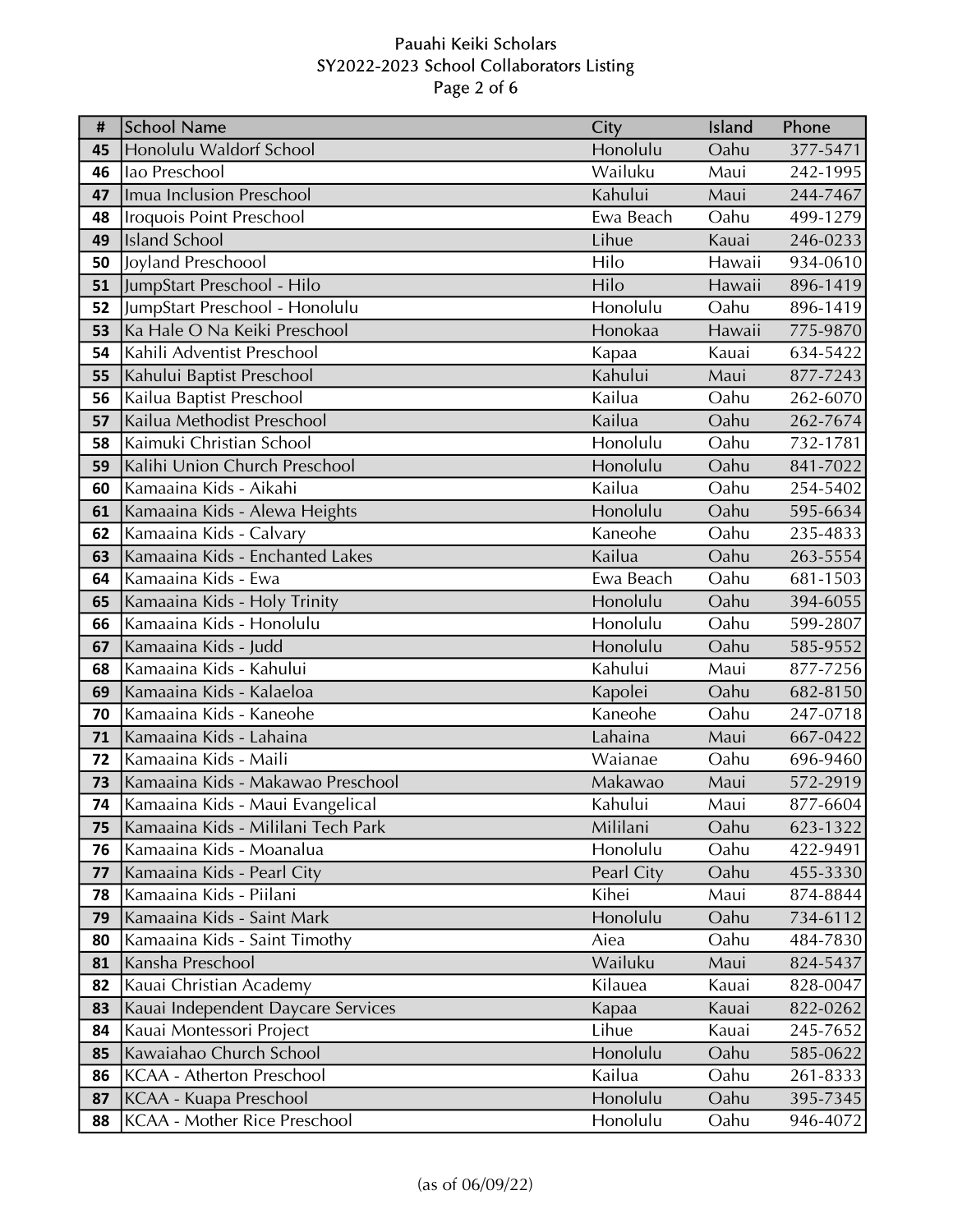# Pauahi Keiki Scholars SY2022-2023 School Collaborators Listing Page 3 of 6

| $\pmb{\sharp}$ | School Name                                            | City        | Island  | Phone    |
|----------------|--------------------------------------------------------|-------------|---------|----------|
| 89             | <b>KCAA - Muriel Preschool</b>                         | Honolulu    | Oahu    | 593-0567 |
| 90             | KCAA - Wai-Kahala Preschool                            | Honolulu    | Oahu    | 732-1755 |
| 91             | Ke Kula Kamalii Puuwai Laa Sacred Hearts School        | Lahaina     | Maui    | 661-4720 |
| 92             | Keiki Care Center of Hawaii, Inc.                      | Pearl City  | Oahu    | 455-5545 |
| 93             | Keiki Hauoli Children's Center HonCC                   | Honolulu    | Oahu    | 845-9466 |
| 94             | Keiki O Ka Aina Preschools - Ka Pua                    | Waianae     | Oahu    | 670-2028 |
| 95             | Keiki O Ka Aina Preschools - Palolo                    | Honolulu    | Oahu    | 843-2502 |
| 96             | Kihei Baptist Preschool                                | Kihei       | Maui    | 875-2112 |
| 97             | Kilohana United Methodist Church Preschool             | Honolulu    | Oahu    | 373-4434 |
| 98             | Koloa Keiki Preschool A Community Outreach of KCF Kids | Koloa       | Kauai   | 631-6618 |
| 99             | Kona Hongwanji Preschool                               | Kealakekua  | Hawaii  | 323-3737 |
| 100            | Kula Kamalii o Hiikeakaikamalama                       | Hilo        | Hawaii  | 961-5242 |
|                | 101 Kulaniakea                                         | Kaneohe     | Oahu    | 247-3300 |
|                | 102   L Robert Allen Montessori Laboratory School      | Honolulu    | Oahu    | 735-4875 |
|                | 103 Le Jardin Academy                                  | Kailua      | Oahu    | 261-0707 |
|                | <b>104</b> Leeward Community College Children's Center | Pearl City  | Oahu    | 455-0488 |
|                | 105 Little Explorers Maui Preschool                    | Wailuku     | Maui    | 244-2112 |
|                | 106 Little Gardeners                                   | Honolulu    | Oahu    | 388-4787 |
|                | 107 Little Hoku Montessori Academy                     | Kihei       | Maui    | 866-6072 |
|                | 108   Makiki Christian Church Preschool                | Honolulu    | Oahu    | 594-8916 |
|                | 109   Makua Lani Christian Academy                     | Kailua-Kona | Hawaii  | 329-3093 |
|                | 110 Malamalama Waldorf School                          | Keaau       | Hawaii  | 982-7701 |
|                | 111 Malamapokii Early Childhood Education Program      | Kamuela     | Hawaii  | 887-1117 |
|                | 112   Mary Star of the Sea Early Learning Center       | Honolulu    | Oahu    | 734-3840 |
|                | 113 Maui Adventist Pre-Elementary School               | Kahului     | Maui    | 793-2645 |
|                | <b>114   Maui Preparatory Academy</b>                  | Lahaina     | Maui    | 665-9966 |
|                | 115 Mauna Loa Preschool                                | Hilo        | Hawaii  | 935-1545 |
|                | <b>116</b> Metro Christian Academy                     | Honolulu    | Oahu    | 369-7139 |
|                | 117 Mid-Pacific Institute                              | Honolulu    | Oahu    | 973-5005 |
|                | 118   Mililani Baptist Preschool                       | Mililani    | Oahu    | 625-7499 |
|                | 119 Mililani Presbyterian Preschool                    | Mililani    | Oahu    | 623-6663 |
|                | 120   Montessori Community School                      | Honolulu    | Oahu    | 522-0244 |
|                | 121   Montessori Education Center of Hawaii            | Kamuela     | Hawaii  | 887-9214 |
|                | 122 Montessori School of Maui                          | Makawao     | Maui    | 573-1230 |
|                | 123   Na Kamalii Hoaloha                               | Kaunakakai  | Molokai | 553-8181 |
|                | 124   Na Maka Kindergarten Prep School - Honolulu      | Honolulu    | Oahu    | 744-4266 |
|                | 125   Na Maka Kindergarten Prep School - Mililani      | Mililani    | Oahu    | 798-7684 |
| 126            | Na Maka Kindergarten Prep School - Waipahu             | Waipahu     | Oahu    | 798-6358 |
| 127            | Na Pualei o Sarah Hainakolo Kupanihi Kamakau           | Kaneohe     | Oahu    | 235-9175 |
| 128            | <b>Natural Bridges</b>                                 | Kilauea     | Kauai   | 828-0353 |
|                | 129   Navy Hale Keiki School                           | Honolulu    | Oahu    | 423-1727 |
| 130            | New Hope Christian School - Waipahu                    | Waipahu     | Oahu    | 678-3776 |
| 131            | <b>Olivet Baptist Preschool</b>                        | Honolulu    | Oahu    | 949-7548 |
| 132            | Our Lady of Good Counsel School                        | Pearl City  | Oahu    | 455-4533 |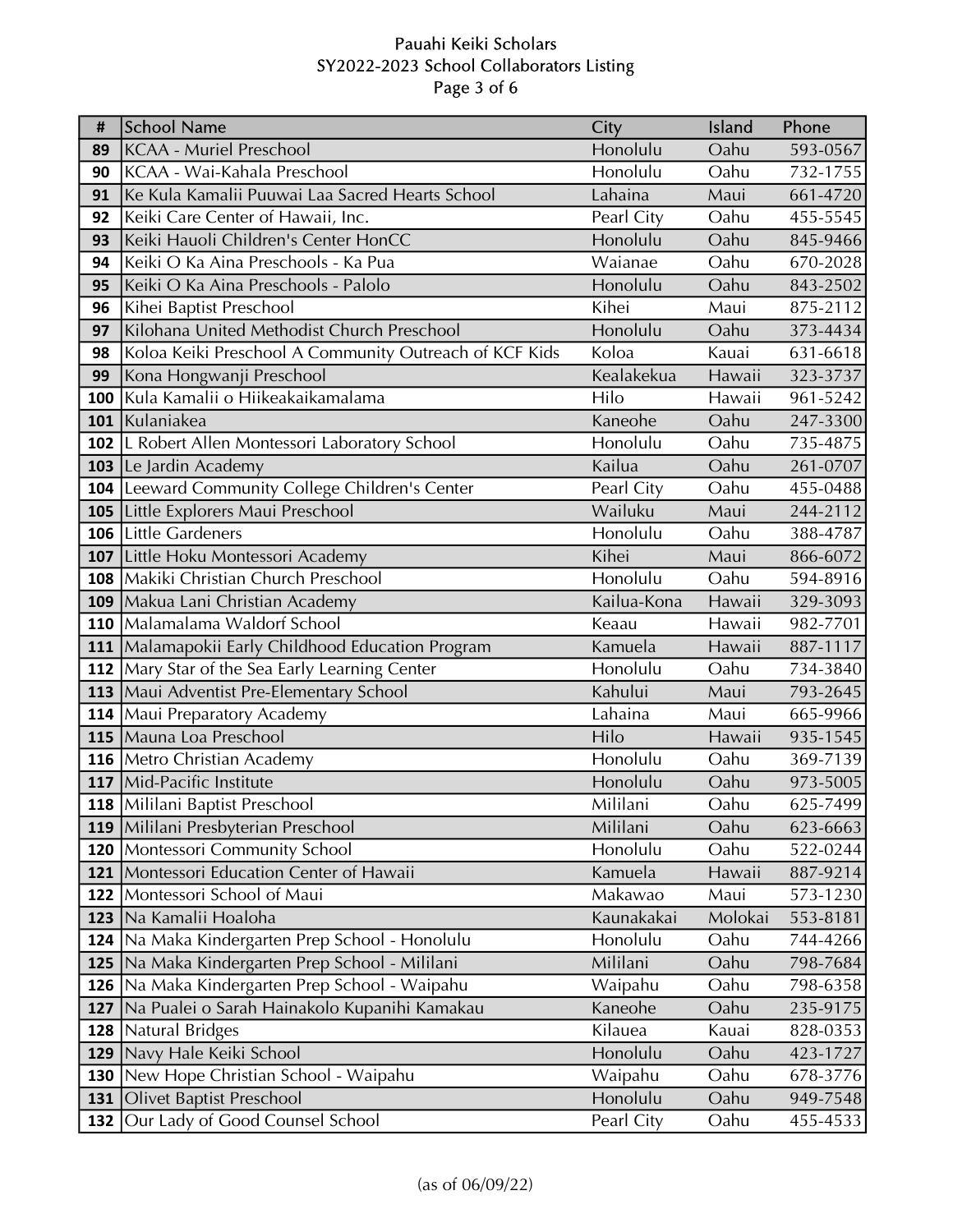# Pauahi Keiki Scholars SY2022-2023 School Collaborators Listing Page 4 of 6

| #   | <b>School Name</b>                                                             | City              | Island        | Phone                |
|-----|--------------------------------------------------------------------------------|-------------------|---------------|----------------------|
|     | <b>133</b> Our Savior Lutheran School                                          | Aiea              | Oahu          | 488-0000             |
|     | 134 Pahala Preschool                                                           | Pahala            | Hawaii        | 928-8541             |
|     | 135   Pali Preschool                                                           | Honolulu          | Oahu          | 523-6495             |
|     | 136   Pali View Baptist Preschool                                              | Kaneohe           | Oahu          | 235-2271             |
|     | 137   Palisades Baptist Church Preschool                                       | Pearl City        | Oahu          | 456-9066             |
|     | <b>138</b> Parent Participation Nursery Preschool (PPNS)                       | Kailua            | Oahu          | 254-8833             |
|     | 139 Pearl Harbor Christian Academy                                             | Waipahu           | Oahu          | 678-3997             |
|     | 140 PMRF Barking Sands Child Development Center                                | Kekaha            | Kauai         | 335-4453             |
|     | 141   PSI Child Centers dba Sunshine School                                    | Kailua            | Oahu          | 261-8278             |
|     | 142 Punana Leo o Hana                                                          | Hana              | Maui          | 935-4304             |
|     | 143 Punana Leo o Hilo                                                          | Keaau             | Hawaii        | 935-4304             |
|     | 144   Punana Leo o Kauai                                                       | Lihue             | Kauai         | 935-4304             |
|     | 145 Punana Leo o Kona                                                          | Kealakekua        | Hawaii        | 935-4304             |
|     | 146 Punana Leo o Koolau Poko                                                   | Kaneohe           | Oahu          | 935-4304             |
|     | 147 Punana Leo o Lahaina                                                       | Lahaina           | Maui          | 935-4304             |
|     | <b>148</b> Punana Leo o Manoa                                                  | Honolulu          | Oahu          | 935-4304             |
|     | 149 Punana Leo o Maui                                                          | Wailuku           | Maui          | 935-4304             |
|     | <b>150</b> Punana Leo o Molokai                                                | Hoolehua          | Molokai       | 935-4304             |
|     | <b>151</b> Punana Leo o Nuuanu                                                 | Honolulu          | Oahu          | 935-4304             |
|     | <b>152</b> Punana Leo o Waialua                                                | Waialua           | Oahu          | 935-4304             |
|     | 153 Punana Leo o Waianae                                                       | Waianae           | Oahu          | 935-4304             |
|     | <b>154</b> Punana Leo o Waimea                                                 | Kamuela           | Hawaii        | 935-4304             |
|     | 155 Queen Emma Preschool                                                       | Honolulu          | Oahu          | 595-4686             |
|     | 156 Rainbow School - Honolulu                                                  | Honolulu          | Oahu          | 541-1701             |
| 157 | Rainbow School - Kahuku                                                        | Kahuku            | Oahu          | 293-9341             |
|     | <b>158</b> Rainbow School - Kaneohe                                            | Kaneohe           | Oahu          | 247-8840             |
|     | 159 Rainbow School - Mililani                                                  | Mililani          | Oahu          | 623-3955             |
|     | 160 Rainbow School - Wahiawa                                                   | Wahiawa           | Oahu          | 621-3933             |
|     | 161 Roots School                                                               | Haiku             | Maui          | 250-7988             |
|     | <b>162 Rosary Preschool</b>                                                    | Waipahu           | Oahu          | 676-1452             |
|     | <b>163</b> Sacred Hearts Academy                                               | Honolulu          | Oahu          | 734-5058             |
|     | 164 Saint Anthony Preschool - Maui                                             | Wailuku           | Maui          | 242-9024             |
|     | <b>165</b> Saint Anthony School Kailua<br><b>166</b> Saint Catherine Preschool | Kailua            | Oahu<br>Kauai | 261-3331<br>822-4212 |
|     | <b>167</b> Saint Clement's School                                              | Kapaa<br>Honolulu | Oahu          | 949-2082             |
|     | <b>168</b> Saint Elizabeth School                                              | Aiea              | Oahu          | 488-5322             |
|     | <b>169</b> Saint Francis Preschool                                             | Ewa Beach         | Oahu          | 681-0100             |
|     | <b>170</b> Saint John Vianney School                                           | Kailua            | Oahu          |                      |
| 171 | Saint John's Catholic Preschool                                                | Mililani          | Oahu          | 261-4651<br>744-9538 |
|     | 172 Saint Joseph Early Learning Center - Maui                                  | Makawao           | Maui          | 572-6235             |
|     | 173 Saint Joseph School - Hilo                                                 | Hilo              | Hawaii        | 935-8443             |
|     | 174 Saint Joseph School - Waipahu                                              | Waipahu           | Oahu          | 677-4475             |
|     | 175 Saint Mark Lutheran Preschool                                              | Kaneohe           | Oahu          | 247-5589             |
| 176 | Saint Michael School                                                           | Waialua           | Oahu          |                      |
|     |                                                                                |                   |               | 637-7772             |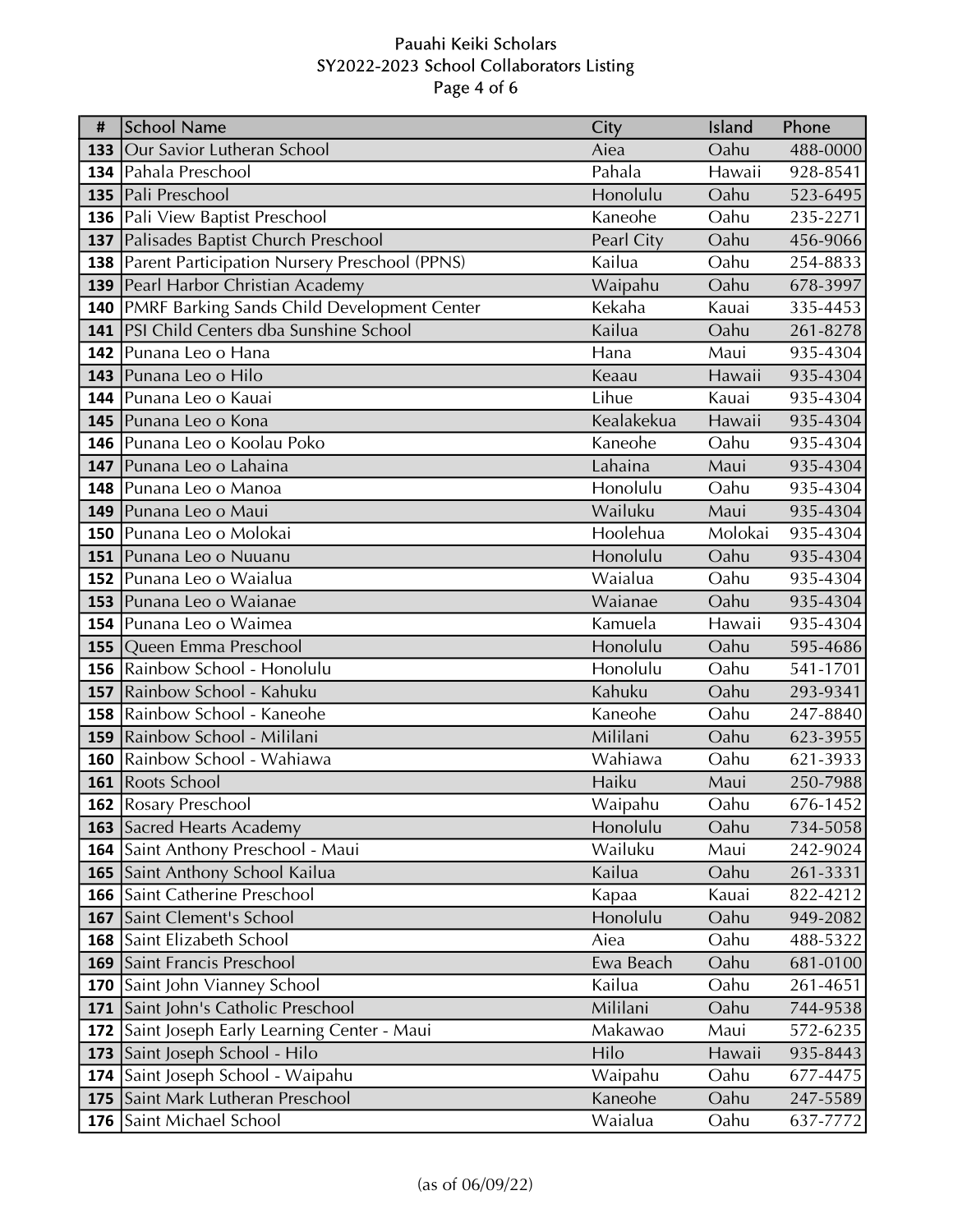# Pauahi Keiki Scholars SY2022-2023 School Collaborators Listing Page 5 of 6

| #   | School Name                                         | City        | Island | Phone    |
|-----|-----------------------------------------------------|-------------|--------|----------|
| 177 | Saint Patrick School                                | Honolulu    | Oahu   | 734-8979 |
|     | 178 Saint Philomena Early Learning Center           | Honolulu    | Oahu   | 833-8080 |
| 179 | Saint Theresa School - Honolulu                     | Honolulu    | Oahu   | 536-4703 |
|     | 180 Saint Theresa School - Kauai                    | Kekaha      | Kauai  | 337-1351 |
|     | 181 Salvation Army Ohana Keiki Day Care Center      | Kailua-Kona | Hawaii | 326-7780 |
|     | <b>182</b> Seagull School - Kailua                  | Kailua      | Oahu   | 261-8534 |
|     | 183 Seagull School - Kapolei                        | Kapolei     | Oahu   | 674-1444 |
|     | 184 Seagull School - Koolina                        | Kapolei     | Oahu   | 671-6999 |
|     | 185 Seagull Schools - Ocean Pointe Ewa Beach        | Ewa Beach   | Oahu   | 689-6021 |
|     | 186 Small World Preschool                           | Kamuela     | Hawaii | 885-4388 |
| 187 | Sonshine Preschool                                  | Kealakekua  | Hawaii | 323-2463 |
|     | <b>188</b> Sounds of Success Preschool              | Aiea        | Oahu   | 488-2211 |
|     | 189 Stepping Stones Academy - Aiea                  | Aiea        | Oahu   | 485-1010 |
|     | 190 Stepping Stones Academy - Honolulu              | Honolulu    | Oahu   | 593-2922 |
|     | 191 Strode Montessori Preschool                     | Honolulu    | Oahu   | 425-4751 |
|     | 192 T.R.A.C.E. Academy Preschool                    | Waipahu     | Oahu   | 626-5867 |
| 193 | The Children's House                                | Pearl City  | Oahu   | 455-4131 |
| 194 | The Cole Academy - Kailua                           | Kailua      | Oahu   | 261-3012 |
|     | 195 The Cole Academy - Kaimuki                      | Honolulu    | Oahu   | 732-4200 |
|     | 196 The Cole Academy - Kapolei                      | Kapolei     | Oahu   | 674-2244 |
| 197 | The Cole Academy - Mauna Lani                       | Waimea      | Hawaii | 731-3220 |
|     | 198 The Cole Academy - Mililani                     | Mililani    | Oahu   | 625-2001 |
|     | 199 The Cole Academy - Queen's Court                | Honolulu    | Oahu   | 531-4500 |
| 200 | The Early Education Center of Seagull Schools, Inc. | Honolulu    | Oahu   | 533-0004 |
| 201 | The Early School                                    | Honolulu    | Oahu   | 955-5881 |
| 202 | The Koloa Early School                              | Koloa       | Kauai  | 742-1769 |
|     | 203 The Preschool at Kapalua                        | Lahaina     | Maui   | 669-5577 |
| 204 | The Salvation Army Kroc Keiki Learning Center       | Ewa Beach   | Oahu   | 693-8337 |
|     | 205 The Toddler Program                             | Honolulu    | Oahu   | 735-3197 |
|     | 206 Trinity Christian School                        | Kailua      | Oahu   | 262-8501 |
| 207 | <b>Trinity Lutheran School</b>                      | Wahiawa     | Oahu   | 621-6033 |
| 208 | U of N Preschool                                    | Kailua-Kona | Hawaii | 326-4411 |
| 209 | UH Manoa Children's Center                          | Honolulu    | Oahu   | 956-7963 |
| 210 | Wahiawa Baptist Preschool and Jr Kindergarten       | Wahiawa     | Oahu   | 622-2454 |
| 211 | Waianae Early Education Center at Maili             | Waianae     | Oahu   | 695-9400 |
| 212 | Waikiki Community Center Early Education Program    | Honolulu    | Oahu   | 922-2098 |
| 213 | Wailuku Hongwanji Preschool                         | Wailuku     | Maui   | 244-9545 |
| 214 | Wailuku Union Church Preschool                      | Wailuku     | Maui   | 242-5950 |
| 215 | Waiokeola Church Preschool                          | Honolulu    | Oahu   | 734-4277 |
| 216 | Waipuna Chapel Preschool                            | Kula        | Maui   | 878-6343 |
| 217 | Waolani Judd Nazarene School                        | Honolulu    | Oahu   | 531-5251 |
| 218 | Wee Achievers Preschool                             | Kaneohe     | Oahu   | 220-3613 |
| 219 | Wesley Children's Program                           | Honolulu    | Oahu   | 732-3273 |
| 220 | <b>Windward Nazarene Academy</b>                    | Kaneohe     | Oahu   | 235-8787 |